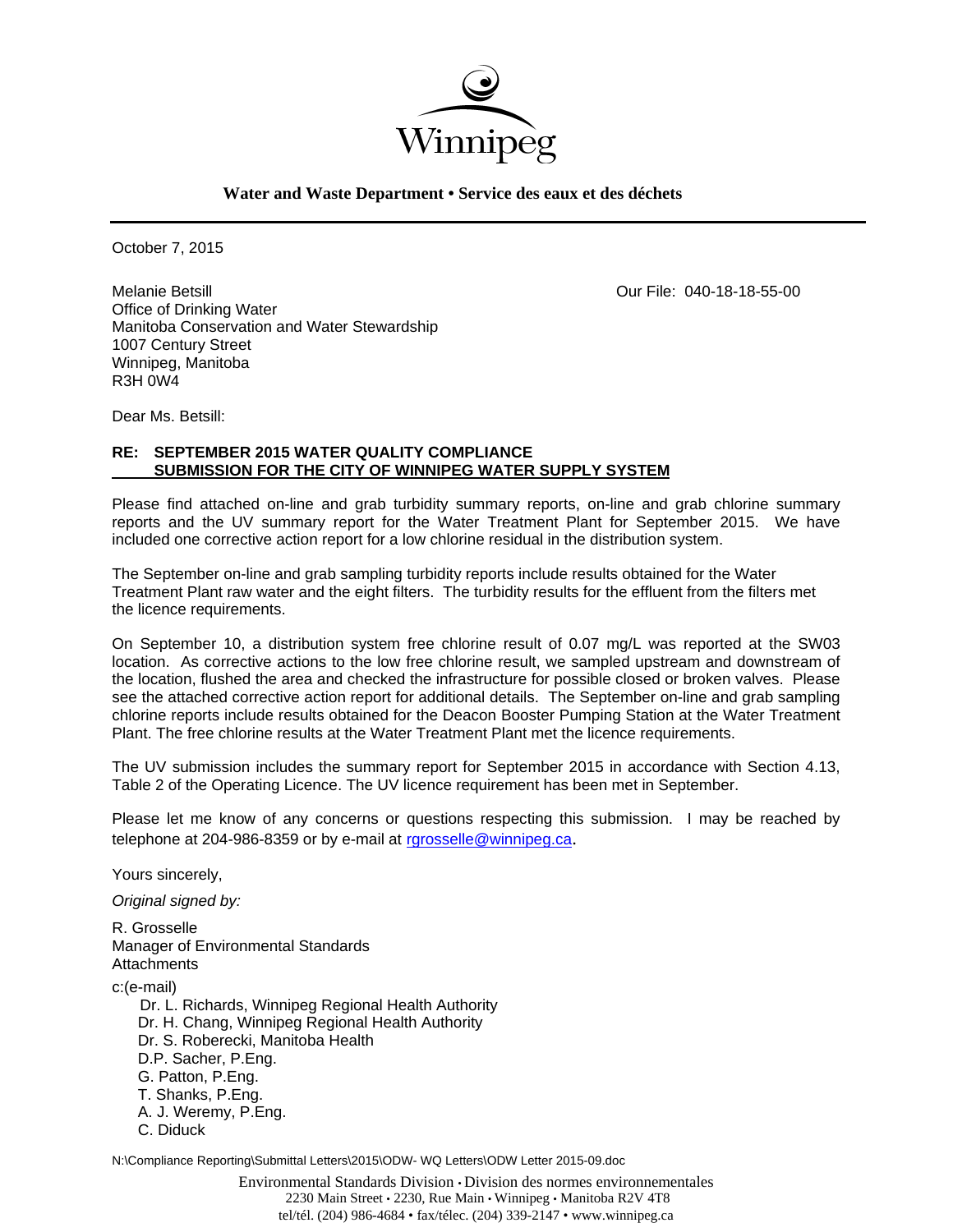

## **CITY OF WINNIPEG**

# Water System Code: **252.00**

Licence Number: **PWS-09-412 AA**

#### WATER AND WASTE DEPARTMENTWATER SERVICES

#### WATER TREATMENT PLANT TURBIDITY ON-LINE MONITORING REPORT

|                                                     | September 2015 Turbidity (NTU)                    |      |           |               |      |               |           |               |      |               |      |               |      |               |      |               |      |               |
|-----------------------------------------------------|---------------------------------------------------|------|-----------|---------------|------|---------------|-----------|---------------|------|---------------|------|---------------|------|---------------|------|---------------|------|---------------|
|                                                     |                                                   | Raw  | Filter #1 |               |      | Filter #2     | Filter #3 |               |      | Filter #4     |      | Filter #5     |      | Filter #6     |      | Filter #7     |      | Filter #8     |
|                                                     | Date                                              | Avg  | Avg       | Max           | Avg  | Max           | Avg       | Max           | Avg  | Max           | Avg  | Max           | Avg  | Max           | Avg  | Max           | Avg  | Max           |
|                                                     | 1/09/2015                                         | 2.47 | 0.07      | 0.15          | 0.07 | 0.10          | 0.08      | 0.16          | 0.06 | 0.11          | 0.04 | 0.06          | 0.05 | 0.10          | 0.05 | 0.06          | 0.01 | 0.01          |
|                                                     | 2/09/2015                                         | 2.53 | 0.09      | 0.15          | 0.08 | 0.13          | 0.09      | 0.25          | 0.05 | 0.09          | 0.03 | 0.06          | 0.06 | 0.07          | 0.04 | 0.06          | 0.01 | 0.02          |
|                                                     | 3/09/2015                                         | 2.52 | 0.11      | 0.13          | 0.07 | 0.11          | 0.08      | 0.15          | 0.06 | 0.08          | 0.03 | 0.05          | 0.05 | 0.08          | 0.04 | 0.05          | 0.01 | 0.02          |
|                                                     | 4/09/2015                                         | 2.51 | 0.10      | 0.15          | 0.07 | 0.09          | 0.07      | 0.15          | 0.04 | 0.10          | 0.04 | 0.05          | 0.05 | 0.09          | 0.04 | 0.07          | 0.01 | 0.01          |
|                                                     | 5/09/2015                                         | 2.54 | 0.12      | 0.14          | 0.07 | 0.11          | 0.09      | 0.12          | 0.04 | 0.09          | 0.03 | 0.06          | 0.06 | 0.09          | 0.04 | 0.07          | 0.01 | 0.06          |
|                                                     | 6/09/2015                                         | 2.43 | 0.12      | 0.16          | 0.06 | 0.10          | 0.08      | 0.16          | 0.05 | 0.07          | 0.03 | 0.06          | 0.05 | 0.13          | 0.04 | 0.05          | 0.01 | 0.01          |
|                                                     | 7/09/2015                                         | 2.52 | 0.10      | 0.15          | 0.07 | 0.08          | 0.08      | 0.09          | 0.04 | 0.10          | 0.04 | 0.08          | 0.06 | 0.07          | 0.04 | 0.07          | 0.01 | 0.21          |
|                                                     | 8/09/2015                                         | 2.65 | 0.07      | 0.09          | 0.06 | 0.11          | 0.08      | 0.16          | 0.05 | 0.07          | 0.03 | 0.07          | 0.07 | 0.10          | 0.04 | 0.09          | 0.01 | 0.04          |
|                                                     | 9/09/2015                                         | 2.64 | 0.06      | 0.11          | 0.06 | 0.12          | 0.08      | 0.21          | 0.05 | 0.10          | 0.04 | 0.06          | 0.07 | 0.11          | 0.06 | 0.07          | 0.01 | 0.02          |
|                                                     | 10/09/2015                                        | 2.76 | 0.06      | 0.11          | 0.08 | 0.10          | 0.10      | 0.13          | 0.04 | 0.08          | 0.04 | 0.07          | 0.07 | 0.13          | 0.05 | 0.20          | 0.01 | 0.05          |
|                                                     | 11/09/2015                                        | 2.63 | 0.07      | 0.09          | 0.06 | 0.09          | 0.11      | 0.17          | 0.05 | 0.07          | 0.04 | 0.07          | 0.08 | 0.12          | 0.05 | 0.06          | 0.01 | 0.06          |
|                                                     | 12/09/2015                                        | 2.70 | 0.05      | 0.10          | 0.05 | 0.07          | 0.11      | 0.19          | 0.05 | 0.10          | 0.05 | 0.06          | 0.07 | 0.14          | 0.05 | 0.09          | 0.01 | 0.02          |
|                                                     | 13/09/2015                                        | 2.51 | 0.06      | 0.07          | 0.05 | 0.11          | 0.13      | 0.17          | 0.04 | 0.05          | 0.05 | 0.08          | 0.09 | 0.10          | 0.05 | 0.10          | 0.01 | 0.10          |
|                                                     | 14/09/2015                                        | 2.39 | 0.04      | 0.09          | 0.04 | 0.09          | 0.11      | 0.18          | 0.05 | 0.09          | 0.04 | 0.06          | 0.08 | 0.14          | 0.05 | 0.07          | 0.01 | 0.02          |
|                                                     | 15/09/2015                                        | 2.35 | 0.04      | 0.08          | 0.05 | 0.06          | 0.13      | 0.14          | 0.04 | 0.07          | 0.05 | 0.07          | 0.08 | 0.11          | 0.04 | 0.07          | 0.01 | 0.05          |
|                                                     | 16/09/2015                                        | 2.35 | 0.05      | 0.07          | 0.04 | 0.09          | 0.12      | 0.20          | 0.04 | 0.05          | 0.04 | 0.07          | 0.09 | 0.13          | 0.04 | 0.08          | 0.01 | 0.04          |
|                                                     | 17/09/2015                                        | 2.26 | 0.05      | 0.08          | 0.05 | 0.10          | 0.12      | 0.20          | 0.04 | 0.08          | 0.05 | 0.06          | 0.09 | 0.13          | 0.05 | 0.08          | 0.01 | 0.01          |
|                                                     | 18/09/2015                                        | 2.25 | 0.05      | 0.08          | 0.05 | 0.06          | 0.14      | 0.16          | 0.04 | 0.08          | 0.05 | 0.07          | 0.09 | 0.11          | 0.05 | 0.07          | 0.01 | 0.04          |
|                                                     | 19/09/2015                                        | 2.50 | 0.06      | 0.07          | 0.05 | 0.08          | 0.14      | 0.21          | 0.05 | 0.06          | 0.05 | 0.07          | 0.11 | 0.14          | 0.04 | 0.09          | 0.01 | 0.04          |
|                                                     | 20/09/2015                                        | 2.85 | 0.05      | 0.11          | 0.05 | 0.11          | 0.11      | 0.17          | 0.05 | 0.10          | 0.05 | 0.07          | 0.07 | 0.12          | 0.06 | 0.07          | 0.01 | 0.02          |
|                                                     | 21/09/2015                                        | 3.00 | 0.04      | 0.10          | 0.06 | 0.11          | 0.08      | 0.15          | 0.04 | 0.16          | 0.06 | 0.11          | 0.05 | 0.07          | 0.05 | 0.11          | 0.01 | 0.05          |
|                                                     | 22/09/2015                                        | 2.57 | 0.06      | 0.07          | 0.05 | 0.09          | 0.08      | 0.15          | 0.05 | 0.06          | 0.05 | 0.10          | 0.05 | 0.10          | 0.06 | 0.08          | 0.01 | 0.06          |
|                                                     | 23/09/2015                                        | 2.20 | 0.05      | 0.11          | 0.05 | 0.07          | 0.07      | 0.17          | 0.05 | 0.09          | 0.05 | 0.08          | 0.05 | 0.10          | 0.06 | 0.10          | 0.01 | 0.03          |
|                                                     | 24/09/2015                                        | 2.17 | 0.05      | 0.11          | 0.06 | 0.11          | 0.10      | 0.13          | 0.05 | 0.11          | 0.04 | 0.07          | 0.05 | 0.06          | 0.05 | 0.10          | 0.01 | 0.05          |
|                                                     | 25/09/2015                                        | 2.03 | 0.07      | 0.11          | 0.05 | 0.11          | 0.08      | 0.29          | 0.06 | 0.08          | 0.03 | 0.06          | 0.04 | 0.10          | 0.05 | 0.06          | 0.01 | 0.06          |
|                                                     | 26/09/2015                                        | 2.78 | 0.06      | 0.11          | 0.05 | 0.07          | 0.08      | 0.16          | 0.05 | 0.10          | 0.04 | 0.11          | 0.05 | 0.11          | 0.05 | 0.16          | 0.01 | 0.09          |
|                                                     | 27/09/2015                                        | 2.23 | 0.06      | 0.13          | 0.07 | 0.11          | 0.10      | 0.13          | 0.05 | 0.09          | 0.04 | 0.07          | 0.06 | 0.07          | 0.05 | 0.10          | 0.02 | 0.06          |
|                                                     | 28/09/2015                                        | 1.91 | 0.09      | 0.10          | 0.06 | 0.12          | 0.09      | 0.16          | 0.06 | 0.08          | 0.04 | 0.09          | 0.06 | 0.13          | 0.06 | 0.08          | 0.02 | 0.03          |
|                                                     | 29/09/2015                                        | 1.91 | 0.07      | 0.14          | 0.08 | 0.08          | 0.10      | 0.12          | 0.06 | 0.13          | 0.05 | 0.08          | 0.05 | 0.13          | 0.06 | 0.12          | 0.02 | 0.09          |
|                                                     | 30/09/2015                                        | 1.66 | 0.08      | 0.16          | 0.06 | 0.18          | 0.08      | 0.21          | 0.06 | 0.13          | 0.03 | 0.08          | 0.05 | 0.09          | 0.05 | 0.08          | 0.01 | 0.08          |
|                                                     | Total Number of Measurements Taken, A:            |      |           | 15753         |      | 12966         |           | 14608         |      | 13056         |      | 16529         |      | 16356         |      | 15137         |      | 15980         |
|                                                     | Turbidity Standard for Monitoring Location (NTU): |      |           | 0.30          |      | 0.30          |           | 0.30          |      | 0.30          |      | 0.30          |      | 0.30          |      | 0.30          |      | 0.30          |
| Compliance with Turbidity Standard, C = B/A X 100%: | Number of Measurements Meeting Standard, B:       |      |           | 15753<br>100% |      | 12966<br>100% |           | 14608<br>100% |      | 13056<br>100% |      | 16529<br>100% |      | 16356<br>100% |      | 15137<br>100% |      | 15980<br>100% |
|                                                     |                                                   |      |           |               |      |               |           |               |      |               |      |               |      |               |      |               |      |               |

File Path: N:\Water Treatment Branch\Administration\Reports\Regulatory Submissions\Turbidity\2015\09-September

**Submitted By (Print): D.Merredew** 

Signature: Original signed by D.Merredew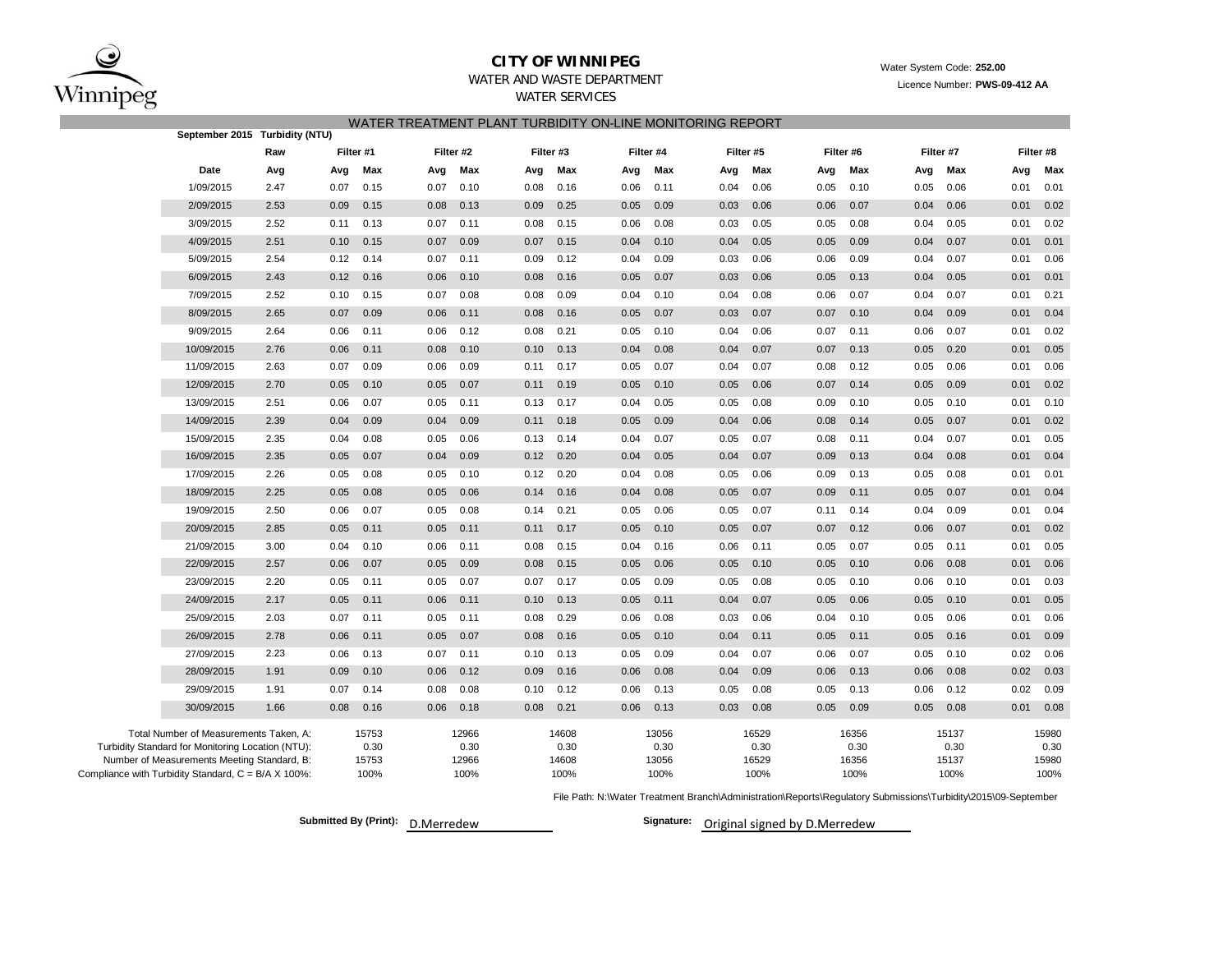

#### CITY OF WINNIPEG WATER AND WASTE DEPARTMENT ENVIRONMENTAL STANDARDS DIVISION

#### Grab |Analyser| Grab |Analyser| Grab |Analyser| Grab |Analyser| Grab |Analyser| Grab |Analyser| Grab |Grab |Analyser| Grab |Analyser 2.14 2.38 0.18 0.12 0.10 0.08 0.09 0.07 0.11 0.05 0.06 0.03 <0.05 0.05 0.06 0.04 0.05 <0.02 2.04 | 2.47 | 0.09 | 0.10 | 0.10 | 0.10 | 0.12 | 0.08 | 0.08 | 0.04 | 0.08 | 0.03 | 0.08 | 0.05 | 0.06 | 0.04 | 0.09 | <0.02 2.01 2.59 0.09 0.10 0.11 0.09 0.14 0.09 0.09 0.04 0.07 0.03 0.06 0.05 0.05 0.03 0.05 <0.02 1.83 | 2.41 | 0.11 | 0.13 | 0.09 | 0.08 | 0.10 | 0.06 | 0.12 | 0.06 | 0.08 | 0.03 | 0.07 | 0.05 | 0.07 | 0.04 | 0.09 | <0.02 NS NS NS NS NS NS NS NS NS NS NS NS NS NS NS NS NS NS NS NS NS NS NS NS NS NS NS NS NS NS NS NS NS NS NS NS NS NS NS NS NS NS NS NS NS NS NS NS NS NS NS NS NS NS 2.18 2.64 0.08 0.06 0.10 0.09 0.11 0.08 0.07 0.03 0.05 0.03 0.05 0.06 0.05 0.04 0.05 <0.02 2.01 2.55 0.12 0.09 0.09 0.08 0.09 0.07 0.11 0.05 0.07 0.04 0.09 0.08 0.07 0.05 0.06 0.02 2.14 | 2.46 | 0.08 | 0.05 | 0.09 | 0.08 | 0.10 | 0.08 | 0.08 | 0.03 | 0.07 | 0.04 | 0.07 | 0.07 | 0.10 | 0.06 | 0.08 | 0.03 2.13 2.50 0.09 0.06 0.08 0.06 0.13 0.10 0.09 0.03 0.08 0.04 0.08 0.08 0.06 0.05 0.07 0.02 NS NS NS NS NS NS NS NS NS NS NS NS NS NS NS NS NS NS NS NS NS NS NS NS NS NS NS NS NS NS NS NS NS NS NS NS 2.26 2.34 0.11 0.06 0.07 0.05 0.07 0.11 0.08 0.04 0.05 0.04 0.08 0.09 0.07 0.06 0.06 0.03 1.72 2.33 0.07 0.03 0.07 0.05 0.05 0.10 <0.02 0.07 0.02 0.08 0.05 0.09 0.08 0.11 0.06 0.10 0.03 1.88 | 2.28 | 0.09 | 0.04 | 0.11 | 0.06 | 0.13 | 0.13 | 0.08 | 0.02 | 0.08 | 0.04 | 0.07 | 0.09 | 0.07 | 0.04 | 0.06 | <0.02 1.89 | 2.19 | 0.10 | 0.06 | 0.07 | 0.05 | 0.09 | 0.12 | 0.09 | 0.04 | 0.06 | 0.04 | 0.07 | 0.10 | 0.07 | 0.05 | 0.06 | 0.02 1.66 | 2.21 | 0.11 | 0.05 | 0.11 | 0.06 | 0.11 | 0.13 | 0.12 | 0.03 | 0.09 | 0.05 | 0.07 | 0.10 | 0.11 | 0.07 | 0.10 | 0.02 NS NS NS NS NS NS NS NS NS NS NS NS NS NS NS NS NS NS NS NS NS NS NS NS NS NS NS NS NS NS NS NS NS NS NS NS 1.82 2.98 0.06 0.03 0.07 0.05 0.07 0.05 0.07 0.07 0.02 0.07 0.06 0.07 0.05 0.07 0.06 0.07 0.03 1.67 | 2.16 | 0.09 | 0.05 | 0.11 | 0.07 | 0.14 | 0.10 | 0.08 | 0.04 | 0.07 | 0.06 | 0.08 | 0.07 | 0.06 | 0.07 | 0.02 1.82 | 2.05 | 0.12 | 0.07 | 0.08 | 0.05 | 0.09 | 0.06 | 0.12 | 0.05 | 0.09 | 0.07 | 0.09 | 0.04 | 0.10 | 0.06 | 0.08 | 0.03 1.68 | 2.02 | 0.08 | 0.05 | 0.09 | 0.07 | 0.10 | 0.08 | 0.08 | 0.03 | 0.07 | 0.03 | 0.07 | 0.04 | 0.06 | 0.05 | 0.09 | 0.03 1.61 | 2.00 | 0.09 | 0.05 | 0.11 | 0.06 | 0.17 | 0.09 | 0.12 | 0.04 | 0.11 | 0.03 | 0.12 | 0.05 | 0.11 | 0.04 | 0.15 | 0.02 NS NS NS NS NS NS NS NS NS NS NS NS NS NS NS NS NS NS NS NS NS NS NS NS NS NS NS NS NS NS NS NS NS NS NS NS 1.66 | 1.83 | 0.08 | 0.07 | 0.08 | 0.06 | 0.14 | 0.10 | 0.09 | 0.04 | 0.08 | 0.04 | 0.10 | 0.07 | 0.08 | 0.06 | 0.08 | 0.04 1.66 | 1.84 | 0.10 | 0.08 | 0.10 | 0.08 | 0.11 | 0.09 | 0.09 | 0.09 | 0.07 | 0.05 | 0.08 | 0.05 | 0.10 | 0.07 | 0.09 | 0.04 1.57 | 1.78 | 0.09 | 0.08 | 0.13 | 0.11 | 0.14 | 0.10 | 0.10 | 0.05 | 0.12 | 0.05 | 0.08 | 0.05 | 0.08 | 0.05 | 0.07 | 0.03 **Total number of measurements taken, A:** 21 21 21 21 21 21 21 21 **Turbidity Standard for Monitoring Location (NTU):** 0.30 0.30 0.30 0.30 0.30 0.30 0.30 0.30 **Number of measurements meeting standard, B:** 21 21 21 21 21 21 21 21 **Compliance with Turbidity Standard, C= B/A X 100%:** 100% 100% 100% 100% 100% 100% 100% 100% 25-Sep-2015 26-Sep-2015 27-Sep-2015 28-Sep-2015 29-Sep-2015 30-Sep-2015 24-Sep-2015 13-Sep-2015 14-Sep-2015 15-Sep-2015 16-Sep-2015 17-Sep-2015 18-Sep-2015 19-Sep-2015 20-Sep-2015 21-Sep-2015 22-Sep-2015 23-Sep-2015 12-Sep-2015 01-Sep-2015 02-Sep-2015 03-Sep-2015 04-Sep-2015 05-Sep-2015 06-Sep-2015 07-Sep-2015 08-Sep-2015 09-Sep-2015 10-Sep-2015 11-Sep-2015 **WATER TREATMENT PLANT TURBIDITY GRAB MONITORING REPORT Water System Code: 252.00 Turbidity (NTU) Licence No. PWS-09-412 AA Date Raw Water Filter 1 Filter 2 Filter 3 Filter 4 Filter 5 Filter 6 Filter 7 Filter 8**

NS: No Sample NA: Not Analyzed OL: Off-Line

**Comments: Report Compiled By: H.Demchenko**

> **Approved in LIMS By: C.Diduck**

**7-Oct-15**

Printed From : N:\WQ Data\Routine Water Quality\2015\Turbidity.xls **Date Approved:** File: WOR3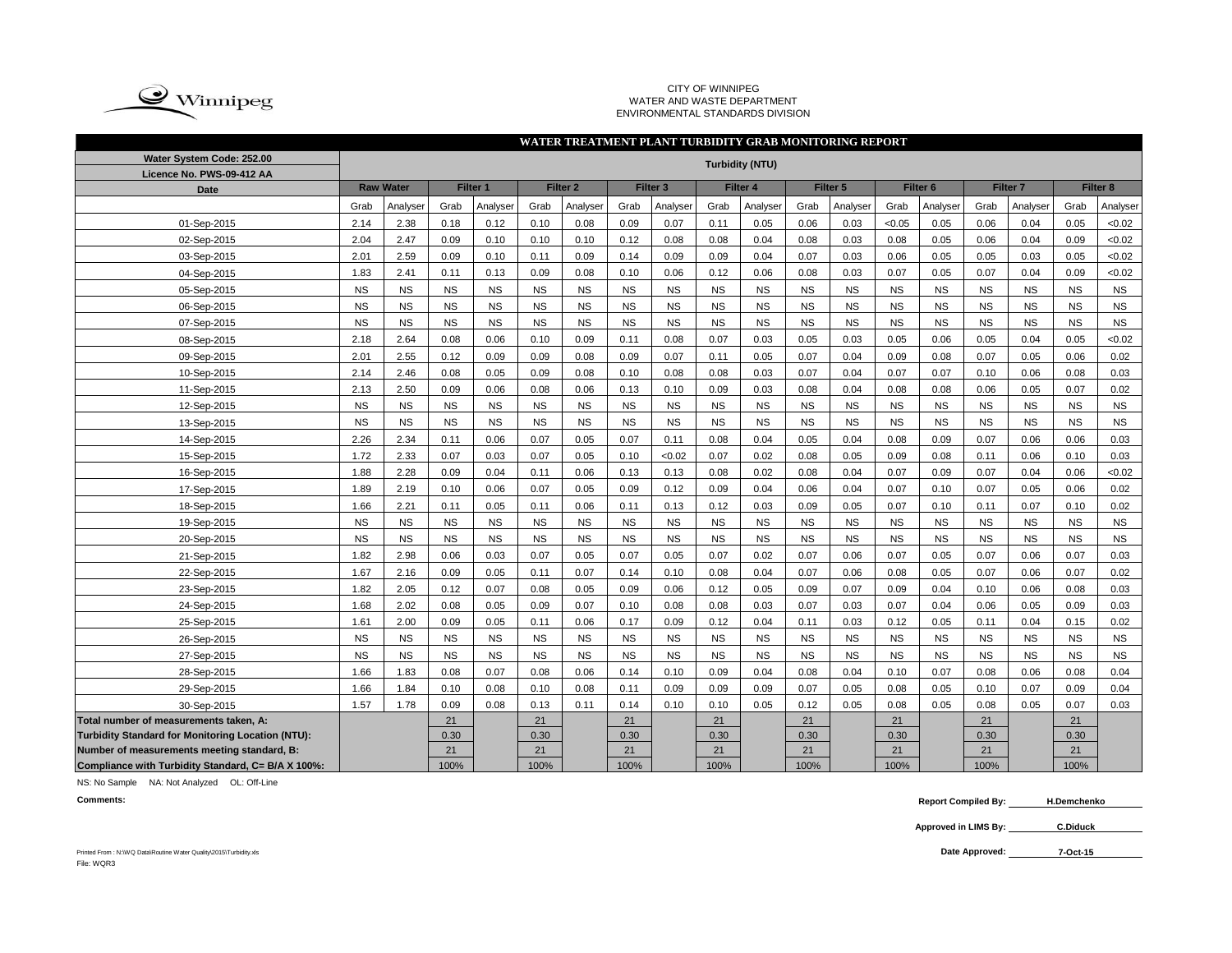

## **City of Winnipeg**

Water and Waste Department Water Services

### Deacon Booster Pumping Station WATER TREATMENT PLANT FREE CHLORINE ON-LINE MONITORING REPORT

| <b>Water System Code</b> |
|--------------------------|
| Licence Number:          |
| <b>Report Created:</b>   |

e: **252.00** Licence Number: **PWS-09-412 AA**

01 October 2015 **Report Period:** September 2015

|            |         | <b>BRANCH1</b><br>[mg/L] |         | <b>BRANCH2</b><br>[mg/L] |
|------------|---------|--------------------------|---------|--------------------------|
| Date       | Average | Minimum                  | Average | Minimum                  |
| 01/09/2015 | 1.08    | 0.78                     | 1.05    | 0.78                     |
| 02/09/2015 | 1.21    | 0.73                     | 1.21    | 0.74                     |
| 03/09/2015 | 1.24    | 1.13                     | 1.25    | 1.14                     |
| 04/09/2015 | 1.23    | 1.06                     | 1.22    | 1.08                     |
| 05/09/2015 | 1.08    | 0.91                     | 1.02    | 0.82                     |
| 06/09/2015 | 1.12    | 0.90                     | 1.04    | 0.81                     |
| 07/09/2015 | 1.32    | 1.15                     | 1.24    | 1.05                     |
| 08/09/2015 | 1.25    | 1.12                     | 1.21    | 1.08                     |
| 09/09/2015 | 1.18    | 1.10                     | 1.15    | 1.06                     |
| 10/09/2015 | 1.17    | 1.09                     | 1.18    | 1.10                     |
| 11/09/2015 | 1.18    | 1.10                     | 1.18    | 1.09                     |
| 12/09/2015 | 1.12    | 1.03                     | 1.13    | 1.02                     |
| 13/09/2015 | 1.07    | 1.00                     | 1.11    | 1.04                     |
| 14/09/2015 | 1.08    | 1.01                     | 1.07    | 1.01                     |
| 15/09/2015 | 1.13    | 1.04                     | 1.10    | 0.96                     |
| 16/09/2015 | 1.14    | 1.08                     | 1.11    | 1.05                     |
| 17/09/2015 | 1.21    | 1.10                     | 1.22    | 1.13                     |
| 18/09/2015 | 1.17    | 1.04                     | 1.29    | 1.05                     |
| 19/09/2015 | 1.17    | 1.11                     | 1.31    | 1.21                     |
| 20/09/2015 | 1.11    | 1.03                     | 1.18    | 1.06                     |
| 21/09/2015 | 1.07    | 0.96                     | 1.07    | 0.95                     |
| 22/09/2015 | 1.14    | 1.08                     | 1.09    | 0.97                     |
| 23/09/2015 | 1.32    | 1.16                     | 1.24    | 1.12                     |
| 24/09/2015 | 1.27    | 1.11                     | 1.22    | 1.06                     |
| 25/09/2015 | 1.07    | 0.93                     | 1.02    | 0.91                     |
| 26/09/2015 | 1.09    | 1.04                     | 1.04    | 0.99                     |
| 27/09/2015 | 1.09    | 1.03                     | 1.00    | 0.92                     |
| 28/09/2015 | 1.07    | 0.96                     | 1.03    | 0.90                     |
| 29/09/2015 | 1.07    | 0.98                     | 1.10    | 1.02                     |
| 30/09/2015 | 1.12    | 1.01                     | 1.08    | 0.90                     |

| Total Number of Measurements. A:            | 21055 | 20965 |
|---------------------------------------------|-------|-------|
| Minimum Free Chlorine Standard:             | 0.50  | 0.5   |
| Number of Measurements Meeting Standard, B: | 21055 | 20965 |
| COMPLIANCE, $C = B/A \times 100\%$ :        | 100   | 100   |
|                                             |       |       |

File Path: N:\Water Treatment Branch\Administration\Reports\Regulatory Submissions\Chlorine\2015\09-September

Submitted By (Print):

D.Merredew **D.Merredew** Signature: Original signed by D.Merredew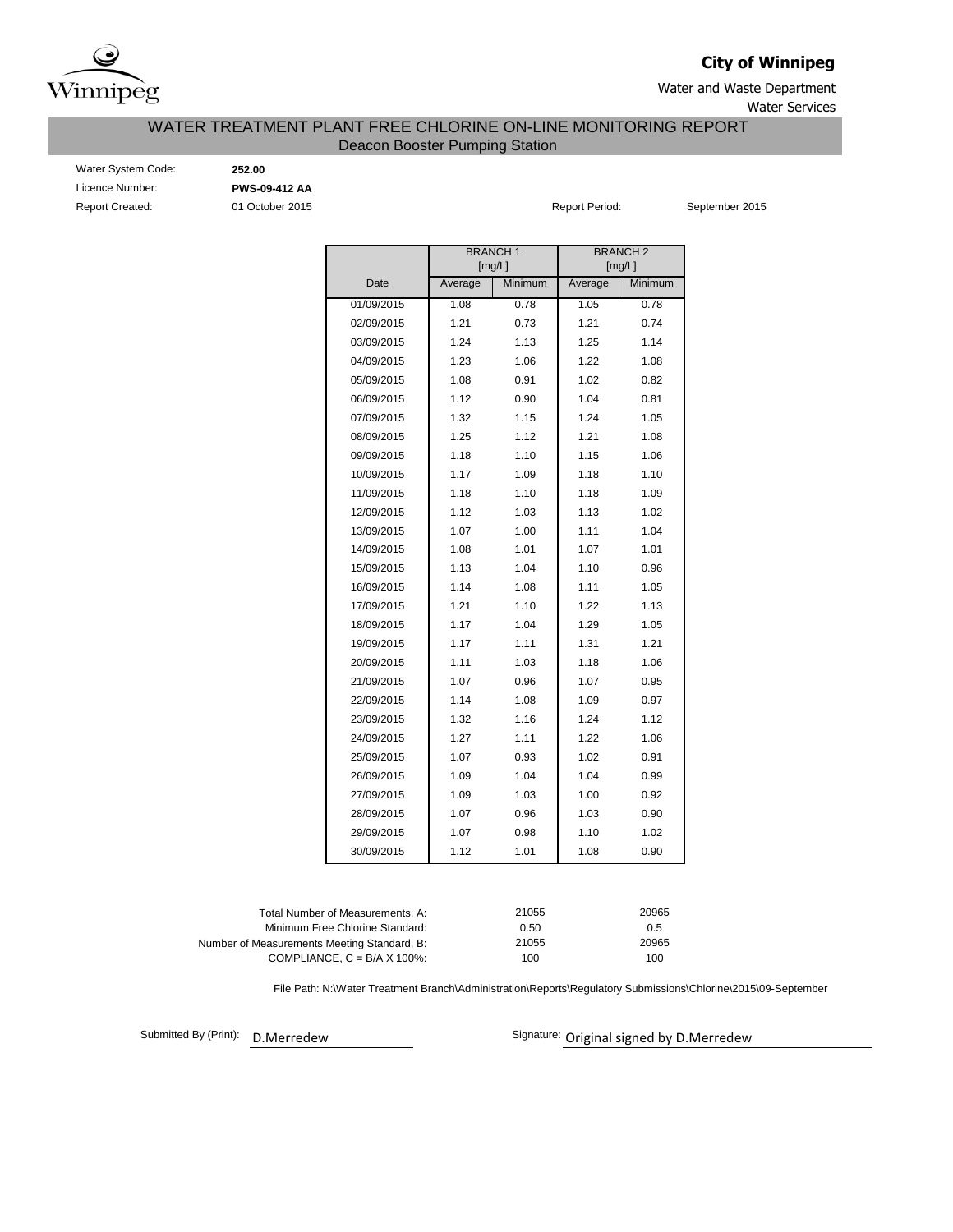| $\bullet$ Winnipeg |  |
|--------------------|--|
|                    |  |

 CITY OF WINNIPEG WATER AND WASTE DEPARTMENT ENVIRONMENTAL STANDARDS DIVISION

# **WATER TREATMENT PLANT CHLORINE GRAB MONITORING REPORT**

| Water System Code: 252.00                         |           | Deacon Booster Pumping Station Branch 1 |                                 | Deacon Booster Pumping Station Branch 2 |                                 |           |  |  |  |
|---------------------------------------------------|-----------|-----------------------------------------|---------------------------------|-----------------------------------------|---------------------------------|-----------|--|--|--|
| Licence No. PWS-09-412 AA<br><b>Date</b>          |           | Free Chlorine (mg/L)                    | <b>Total Chlorine</b><br>(mg/L) | Free Chlorine (mg/L)                    | <b>Total Chlorine</b><br>(mg/L) |           |  |  |  |
|                                                   | Analyser  | Grab                                    | Grab                            | Analyser                                | Grab                            | Grab      |  |  |  |
| 01-Sep-2015                                       | 1.22      | 1.22                                    | 1.38                            | 1.00                                    | 1.12                            | 1.30      |  |  |  |
| 02-Sep-2015                                       | 1.32      | 1.36                                    | 1.51                            | 1.27                                    | 1.27                            | 1.43      |  |  |  |
| 03-Sep-2015                                       | 1.25      | 1.34                                    | 1.48                            | 1.26                                    | 1.19                            | 1.37      |  |  |  |
| 04-Sep-2015                                       | 1.19      | 1.31                                    | 1.45                            | 1.27                                    | 1.22                            | 1.36      |  |  |  |
| 05-Sep-2015                                       | <b>NS</b> | <b>NS</b>                               | <b>NS</b>                       | <b>NS</b>                               | <b>NS</b>                       | <b>NS</b> |  |  |  |
| 06-Sep-2015                                       | <b>NS</b> | <b>NS</b>                               | <b>NS</b>                       | <b>NS</b>                               | <b>NS</b>                       | <b>NS</b> |  |  |  |
| 07-Sep-2015                                       | <b>NS</b> | <b>NS</b>                               | <b>NS</b>                       | <b>NS</b>                               | <b>NS</b>                       | <b>NS</b> |  |  |  |
| 08-Sep-2015                                       | 1.32      | 1.32                                    | 1.49                            | 1.23                                    | 1.04                            | 1.32      |  |  |  |
| 09-Sep-2015                                       | 1.18      | 1.26                                    | 1.46                            | 1.15                                    | 1.20                            | 1.34      |  |  |  |
| 10-Sep-2015                                       | 1.16      | 1.15                                    | 1.33                            | 1.18                                    | 1.24                            | 1.38      |  |  |  |
| 11-Sep-2015                                       | 1.15      | 1.14                                    | 1.29                            | 1.14                                    | 1.14                            | 1.29      |  |  |  |
| 12-Sep-2015                                       | <b>NS</b> | <b>NS</b>                               | <b>NS</b>                       | NS                                      | <b>NS</b>                       | <b>NS</b> |  |  |  |
| 13-Sep-2015                                       | <b>NS</b> | <b>NS</b>                               | <b>NS</b>                       | <b>NS</b>                               | <b>NS</b>                       | <b>NS</b> |  |  |  |
| 14-Sep-2015                                       | 1.07      | 1.08                                    | 1.22                            | 1.07                                    | 1.13                            | 1.24      |  |  |  |
| 15-Sep-2015                                       | 1.07      | 1.01                                    | 1.19                            | 1.14                                    | 1.17                            | 1.35      |  |  |  |
| 16-Sep-2015                                       | 1.09      | 1.08                                    | 1.26                            | 1.06                                    | 1.10                            | 1.28      |  |  |  |
| 17-Sep-2015                                       | 1.23      | 1.12                                    | 1.26                            | 1.28                                    | 1.19                            | 1.33      |  |  |  |
| 18-Sep-2015                                       | 1.21      | 1.14                                    | 1.31                            | 1.33                                    | 1.21                            | 1.37      |  |  |  |
| 19-Sep-2015                                       | <b>NS</b> | <b>NS</b>                               | <b>NS</b>                       | <b>NS</b>                               | <b>NS</b>                       | <b>NS</b> |  |  |  |
| 20-Sep-2015                                       | <b>NS</b> | <b>NS</b>                               | <b>NS</b>                       | <b>NS</b>                               | <b>NS</b>                       | <b>NS</b> |  |  |  |
| 21-Sep-2015                                       | 1.07      | 1.05                                    | 1.19                            | 1.10                                    | 1.11                            | 1.31      |  |  |  |
| 22-Sep-2015                                       | 1.13      | 1.10                                    | 1.24                            | 1.10                                    | 1.05                            | 1.18      |  |  |  |
| 23-Sep-2015                                       | 1.24      | 1.10                                    | 1.23                            | 1.24                                    | 1.18                            | 1.32      |  |  |  |
| 24-Sep-2015                                       | 1.18      | 1.22                                    | 1.32                            | 1.10                                    | 1.18                            | 1.30      |  |  |  |
| 25-Sep-2015                                       | 1.00      | 1.01                                    | 1.14                            | 0.94                                    | 1.00                            | 1.11      |  |  |  |
| 26-Sep-2015                                       | NS        | <b>NS</b>                               | <b>NS</b>                       | <b>NS</b>                               | <b>NS</b>                       | <b>NS</b> |  |  |  |
| 27-Sep-2015                                       | NS        | <b>NS</b>                               | <b>NS</b>                       | <b>NS</b>                               | <b>NS</b>                       | <b>NS</b> |  |  |  |
| 28-Sep-2015                                       | 1.10      | 1.12                                    | 1.34                            | 0.95                                    | 0.95                            | 1.15      |  |  |  |
| 29-Sep-2015                                       | 1.12      | 1.20                                    | 1.32                            | 1.07                                    | 1.16                            | 1.34      |  |  |  |
| 30-Sep-2015                                       | 1.16      | 1.27                                    | 1.42                            | 1.17                                    | 1.23                            | 1.39      |  |  |  |
| Total number of measurements taken, A:            |           | 21                                      |                                 |                                         | 21                              |           |  |  |  |
| Chlorine Standard for Monitoring Location (mg/L): |           | 0.50                                    |                                 |                                         | 0.50                            |           |  |  |  |
| Number of measurements meeting standard, B:       |           | 21                                      |                                 |                                         | 21                              |           |  |  |  |
| Compliance with Chlorine Standard, C= B/A X 100%: |           | 100%                                    |                                 |                                         | 100%                            |           |  |  |  |

NS: No Sample NA: Not Analyzed OL: Off-Line

| Comments <sup>.</sup> | . Compiled Bv:<br><b>Report</b> ( | H.Demchenko |
|-----------------------|-----------------------------------|-------------|
|-----------------------|-----------------------------------|-------------|

**Approved in LIMS By: C.Diduck**

**Printed From : N:\WQ Data\Routine Water Quality\2015\Chlorine.xls** File: WQR3

Date Approved: 7-Oct-15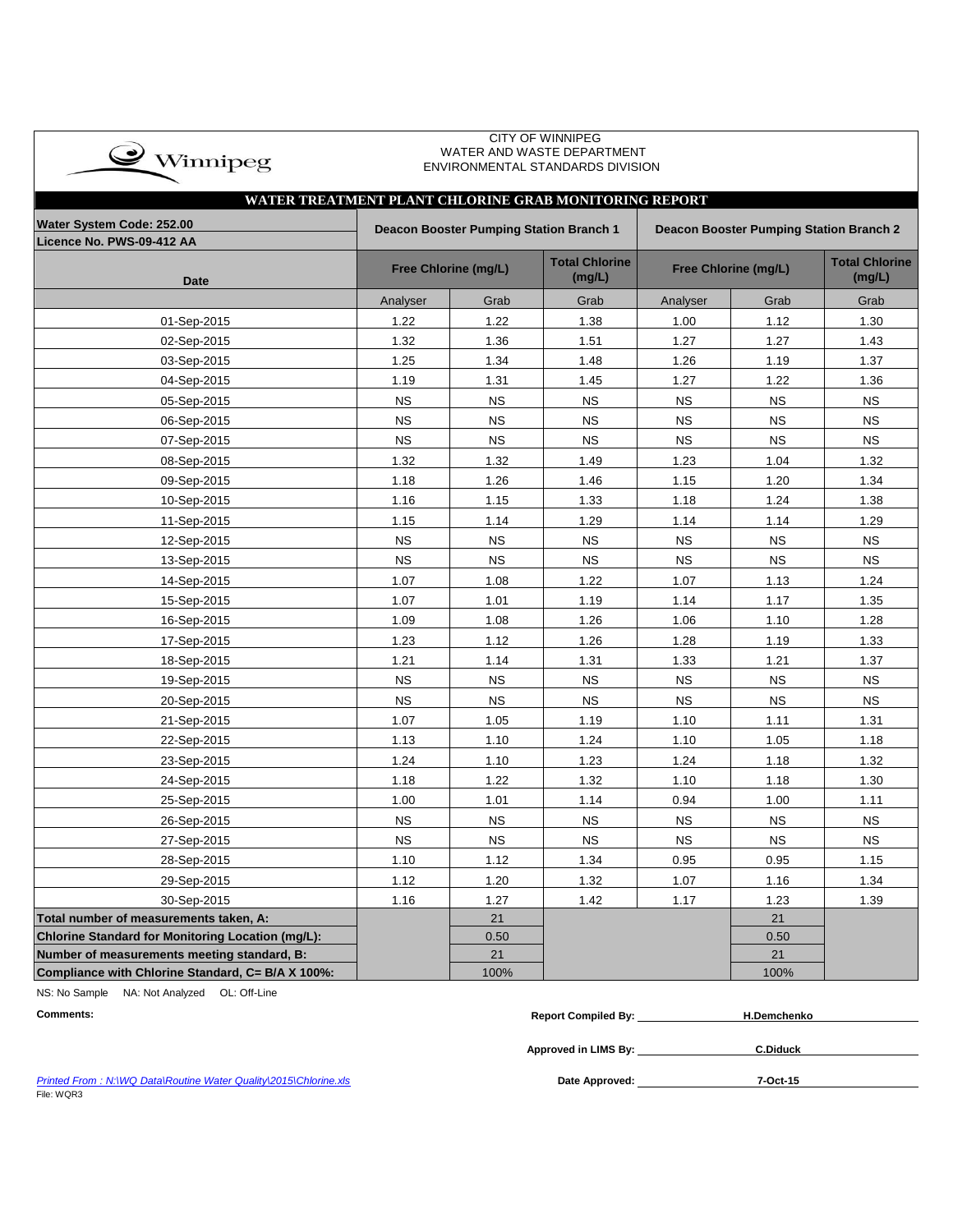

### **CITY OF WINNIPEG**

WATER AND WASTE DEPARTMENTWATER SERVICES

WATER TREATMENT PLANT UV REPORT

Water System Code: **252.00**

Licence Number: **PWS-09-412 AA**

Report Period: **September 2015** Report Created: **Thursday, October 01, 2015**

|           | <b>Transmittance</b> |           | <b>UVR-D100A</b>  |         |         |           | <b>UVR-D200A</b>  |         |         |           | <b>UVR-D300A</b>  |         |         |           | <b>UVR-D400A</b>  |        |               |           | <b>UVR-D500A</b>  |        |        |           | UVR-D600A         |         |         |           | Total             |         |                 | % Volume          |
|-----------|----------------------|-----------|-------------------|---------|---------|-----------|-------------------|---------|---------|-----------|-------------------|---------|---------|-----------|-------------------|--------|---------------|-----------|-------------------|--------|--------|-----------|-------------------|---------|---------|-----------|-------------------|---------|-----------------|-------------------|
| Date      | %                    |           | Water Volume [ML] |         |         |           | Water Volume [ML] |         |         |           | Water Volume [ML] |         |         |           | Water Volume [ML] |        |               |           | Water Volume [ML] |        |        |           | Water Volume [ML] |         |         |           | Water Volume [ML] |         |                 | <b>Treated To</b> |
|           |                      | Untreated | Below             | To      | Total   | Untreated | Below             | To      | Total   | Untreated | Below             | To      | Total   | Untreated | Below             | To     | Total         | Untreated | Below             | To     | Total  | Untreated | Below             | To      | Total   | Untreated | Below             | To      | Total           | Dose              |
| 01/09/201 | 95.77                | 0.00      | 0.00              | 56.03   | 56.0    | 0.00      | 0.00              | 0.00    | 0.0(    | 0.00      | 0.00              | 69.04   | 69.0    | 0.00      | 0.00              | 6.81   | 6.8           | 0.00      | 0.00              | 0.00   | 0.0(   | 0.00      | 0.00              | 67.82   | 67.82   | 0.00      | 0.00              | 199.70  | 199.70          | 100.00            |
| 02/09/201 | 95.80                | 0.00      | 0.00              | 61.38   | 61.3    | 0.00      | 0.00              | 0.00    | 0.0(    | 0.00      | 0.00              | 68.78   | 68.78   | 0.00      | 0.00              | 0.00   | 0.00          | 0.00      | 0.00              | 0.00   | 0.0(   | 0.00      | 0.05              | 69.78   | 69.83   | 0.00      | 0.05              | 199.93  | 199.98          | 99.98             |
| 03/09/201 | 95.89                | 0.00      | 0.00              | 61.84   | 61.8    | 0.00      | 0.00              | 0.00    | 0.0(    | 0.00      | 0.00              | 69.08   | 69.08   | 0.00      | 0.00              | 0.00   | 0.0(          | 0.00      | 0.00              | 0.00   | 0.0(   | 0.00      | 0.00              | 72.20   | 72.20   | 0.00      | 0.00              | 203.12  | 203.12          | 100.00            |
| 04/09/201 | 95.86                | 0.00      | 0.00              | 62.33   | 62.3    | 0.00      | 0.00              | 0.00    | 0.00    | 0.00      | 0.00              | 69.34   | 69.3    | 0.00      | 0.00              | 0.00   | 0.0(          | 0.00      | 0.00              | 0.00   | 0.0(   | 0.00      | 0.00              | 72.11   | 72.1    | 0.00      | 0.00              | 203.78  | 203.78          | 100.00            |
| 05/09/201 | 95.70                | 0.00      | 0.00              | 63.80   | 63.8    | 0.00      | 0.00              | 0.00    | 0.0(    | 0.00      | 0.00              | 68.19   | 68.1    | 0.00      | 0.00              | 0.00   | 0.0(          | 0.00      | 0.00              | 0.00   | 0.0    | 0.00      | 0.10              | 71.55   | 71.65   | 0.00      | 0.10              | 203.53  | 203.6           | 99.95             |
| 06/09/201 | 95.68                | 0.00      | 0.00              | 73.24   | 73.2    | 0.00      | 0.00              | 0.00    | 0.00    | 0.00      | 0.00              | 47.33   | 47.33   | 0.00      | 0.00              | 0.00   | 0.0(          | 0.00      | 0.00              | 0.00   | 0.0(   | 0.00      | 0.05              | 75.27   | 75.32   | 0.00      | 0.05              | 195.84  | 195.89          | 99.97             |
| 07/09/201 | 95.73                | 0.00      | 0.00              | 72.22   | 72.2    | 0.00      | 0.00              | 0.00    | 0.0     | 0.00      | 0.00              | 46.86   | 46.8    | 0.00      | 0.00              | 0.00   | 0.0           | 0.00      | 0.00              | 0.00   | 0.0    | 0.00      | 0.05              | 75.10   | 75.15   | 0.00      | 0.05              | 194.18  | 194.23          | 99.97             |
| 08/09/201 | 95.90                | 0.00      | 0.00              | 39.33   | 39.3    | 0.00      | 0.00              | 35.30   | 35.30   | 0.00      | 0.00              | 45.97   | 45.9    | 0.00      | 0.00              | 0.00   | $0.0^{\circ}$ | 0.00      | 0.00              | 0.00   | 0.0(   | 0.00      | 0.00              | 74.01   | 74.0    | 0.00      | 0.00              | 194.61  | 194.62          | 100.00            |
| 09/09/201 | 96.08                | 0.00      | 0.00              | 0.00    | 0.00    | 0.00      | 0.00              | 77.28   | 77.28   | 0.00      | 0.00              | 44.82   | 44.82   | 0.00      | 0.00              | 0.00   | 0.0(          | 0.00      | 0.00              | 0.00   | 0.0(   | 0.00      | 0.05              | 72.84   | 72.89   | 0.00      | 0.05              | 194.94  | 194.99          | 99.97             |
| 10/09/201 | 96.11                | 0.01      | 0.01              | 0.00    | 0.02    | 0.00      | 0.00              | 77.20   | 77.20   | 0.00      | 0.00              | 18.78   | 18.78   | 0.00      | 0.00              | 26.96  | 26.96         | 0.00      | 0.00              | 0.00   | 0.0(   | 0.00      | 0.15              | 71.89   | 72.04   | 0.01      | 0.16              | 194.83  | 195.0'          | 99.91             |
| 11/09/201 | 95.99                | 0.00      | 0.00              | 0.00    | 0.00    | 0.00      | 0.00              | 77.14   | 77.1    | 0.00      | 0.00              | 0.00    | 0.00    | 0.00      | 0.00              | 46.15  | 46.1          | 0.00      | 0.00              | 0.00   | 0.0(   | 0.00      | 0.10              | 71.60   | 71.70   | 0.00      | 0.10              | 194.90  | 195.00          | 99.95             |
| 12/09/201 | 96.19                | 0.00      | 0.00              | 0.00    | 0.0(    | 0.00      | 0.00              | 80.89   | 80.8    | 0.00      | 0.00              | 27.39   | 27.39   | 0.00      | 0.00              | 60.67  | 60.6          | 0.00      | 0.25              | 0.01   | 0.25   | 0.00      | 0.00              | 25.80   | 25.80   | 0.00      | 0.25              | 194.76  | 195.00          | 99.87             |
| 13/09/201 | 96.16                | 0.00      | 0.00              | 0.00    | 0.0(    | 0.00      | 0.00              | 82.29   | 82.2    | 0.00      | 0.00              | 43.51   | 43.5    | 0.00      | 0.00              | 69.27  | 69.2          | 0.00      | 0.00              | 0.00   | 0.0    | 0.00      | 0.00              | 0.00    | 0.00    | 0.00      | 0.00              | 195.07  | 195.0           | 100.00            |
| 14/09/201 | 96.32                | 0.00      | 0.00              | 0.00    | 0.0     | 0.00      | 0.00              | 82.11   | 82.7    | 0.00      | 0.00              | 24.66   | 24.66   | 0.00      | 0.00              | 60.10  | 60.1          | 0.00      | 0.00              | 0.00   | 0.0(   | 0.00      | 0.10              | 32.02   | 32.12   | 0.00      | 0.10              | 198.88  | 198.98          | 99.95             |
| 15/09/201 | 96.43                | 0.00      | 0.18              | 41.49   | 41.6    | 0.00      | 0.00              | 47.46   | 47.4    | 0.00      | 0.00              | 15.91   | 15.92   | 0.00      | 0.27              | 17.03  | 17.30         | 0.00      | 0.00              | 20.67  | 20.6   | 0.15      | 0.15              | 61.42   | 61.72   | 0.15      | 0.60              | 203.99  | 204.74          | 99.63             |
| 16/09/201 | 96.42                | 0.00      | 0.00              | 0.09    | 0.09    | 0.00      | 0.00              | 84.44   | 84.4    | 0.00      | 0.00              | 0.00    | 0.00    | 0.00      | 0.00              | 0.00   | 0.0(          | 0.00      | 0.00              | 43.00  | 43.0   | 0.00      | 0.50              | 79.99   | 80.49   | 0.00      | 0.50              | 207.52  | 208.02          | 99.76             |
| 17/09/201 | 96.42                | 0.00      | 0.27              | 21.92   | 22.1    | 0.00      | 0.00              | 67.63   | 67.63   | 0.00      | 0.00              | 0.00    | 0.00    | 0.00      | 0.00              | 0.00   | 0.0(          | 0.00      | 0.00              | 24.89  | 24.8   | 0.00      | 0.24              | 76.73   | 76.98   | 0.00      | 0.52              | 191.17  | 191.69          | 99.73             |
| 18/09/201 | 95.36                | 0.00      | 0.00              | 57.66   | 57.6    | 0.00      | 0.00              | 54.14   | 54.1    | 0.00      | 0.00              | 0.00    | 0.00    | 0.00      | 0.00              | 0.00   | 0.0(          | 0.00      | 0.00              | 20.39  | 20.3   | 0.00      | 0.69              | 76.28   | 76.96   | 0.00      | 0.69              | 208.46  | 209.15          | 99.67             |
| 19/09/201 | 96.38                | 0.00      | 0.00              | 54.53   | 54.5    | 0.00      | 0.00              | 52.07   | 52.0    | 0.00      | 0.00              | 0.00    | 0.00    | 0.00      | 0.00              | 0.00   | 0.0(          | 0.00      | 0.00              | 37.39  | 37.3   | 0.00      | 0.00              | 67.32   | 67.32   | 0.00      | 0.00              | 211.31  | 211.3'          | 100.00            |
| 20/09/201 | 96.30                | 0.00      | 0.00              | 51.96   | 51.9    | 0.00      | 0.00              | 49.67   | 49.6    | 0.00      | 0.00              | 0.00    | 0.00    | 0.00      | 0.00              | 0.00   | 0.0(          | 0.00      | 0.00              | 37.67  | 37.6   | 0.00      | 0.00              | 63.70   | 63.70   | 0.00      | 0.00              | 203.01  | $203.0^{\circ}$ | 100.00            |
| 21/09/201 | 96.17                | 0.00      | 0.00              | 18.60   | 18.6    | 0.00      | 0.00              | 61.96   | 61.9    | 0.00      | 0.00              | 9.09    | 9.09    | 0.00      | 0.00              | 42.04  | 42.0          | 0.00      | 0.00              | 36.39  | 36.3   | 0.00      | 0.00              | 42.85   | 42.85   | 0.00      | 0.00              | 210.93  | 210.93          | 100.00            |
| 22/09/201 | 96.20                | 0.00      | 0.00              | 0.00    | 0.00    | 0.00      | 0.00              | 71.18   | 71.1    | 0.00      | 0.00              | 29.30   | 29.30   | 0.00      | 0.00              | 41.31  | 41.3'         | 0.00      | 0.00              | 0.00   | 0.0(   | 0.00      | 0.05              | 73.19   | 73.25   | 0.00      | 0.05              | 214.98  | 215.03          | 99.98             |
| 23/09/201 | 96.20                | 0.00      | 0.00              | 46.86   | 46.8    | 0.00      | 0.00              | 19.41   | 19.4    | 0.00      | 0.00              | 72.22   | 72.22   | 0.00      | 0.00              | 0.00   | 0.00          | 0.00      | 0.00              | 0.00   | 0.0    | 0.00      | 0.00              | 76.52   | 76.52   | 0.00      | 0.00              | 215.01  | 215.02          | 100.00            |
| 24/09/201 | 96.19                | 0.00      | 0.00              | 62.60   | 62.6    | 0.00      | 0.00              | 0.00    | 0.00    | 0.00      | 0.00              | 70.30   | 70.30   | 0.00      | 0.00              | 0.00   | 0.0(          | 0.00      | 0.00              | 0.00   | 0.0(   | 0.00      | 0.00              | 74.06   | 74.06   | 0.00      | 0.00              | 206.95  | 206.95          | 100.00            |
| 25/09/201 | 96.13                | 0.00      | 0.00              | 59.51   | 59.5    | 0.00      | 0.00              | 0.00    | 0.00    | 0.00      | 0.00              | 67.66   | 67.66   | 0.00      | 0.00              | 0.00   | 0.00          | 0.00      | 0.00              | 0.00   | 0.0(   | 0.00      | 0.05              | 69.07   | 69.12   | 0.00      | 0.05              | 196.25  | 196.29          | 99.98             |
| 26/09/201 | 96.11                | 0.00      | 0.00              | 59.74   | 59.7    | 0.00      | 0.00              | 0.00    | 0.00    | 0.00      | 0.00              | 68.10   | 68.1    | 0.00      | 0.00              | 0.00   | 0.0(          | 0.00      | 0.00              | 0.00   | 0.0(   | 0.00      | 0.15              | 69.19   | 69.34   | 0.00      | 0.15              | 197.03  | 197.1           | 99.93             |
| 27/09/201 | 95.91                | 0.00      | 0.00              | 59.62   | 59.6    | 0.00      | 0.00              | 0.00    | 0.0     | 0.00      | 0.00              | 67.90   | 67.9    | 0.00      | 0.00              | 0.00   | 0.0           | 0.00      | 0.00              | 0.00   | 0.0    | 0.00      | 0.05              | 69.23   | 69.28   | 0.00      | 0.05              | 196.74  | 196.7           | 99.97             |
| 28/09/201 | 95.99                | 0.00      | 0.00              | 52.06   | 52.0    | 0.00      | 0.00              | 24.10   | 24.1    | 0.01      | 0.01              | 58.85   | 58.8    | 0.00      | 0.00              | 14.86  | 14.86         | 0.00      | 0.05              | 0.00   | 0.05   | 0.00      | 0.00              | 38.03   | 38.03   | 0.01      | 0.06              | 187.91  | 187.98          | 99.96             |
| 29/09/201 | 95.23                | 0.00      | 0.00              | 56.05   | 56.0    | 0.00      | 0.00              | 56.59   | 56.59   | 0.00      | 0.00              | 74.11   | 74.1    | 0.00      | 0.00              | 0.00   | 0.0(          | 0.00      | 0.00              | 27.99  | 27.99  | 0.00      | 0.00              | 47.86   | 47.86   | 0.00      | 0.00              | 262.61  | 262.6'          | 100.00            |
| 30/09/201 | 95.53                | 0.00      | 0.00              | 31.45   | 31.4    | 0.00      | 0.00              | 28.79   | 28.7    | 0.01      | 0.01              | 58.97   | 58.9    | 0.00      | 0.00              | 0.00   | 0.0(          | 0.05      | 0.05              | 34.15  | 34.2   | 0.00      | 0.00              | 66.39   | 66.39   | 0.06      | 0.06              | 219.74  | 219.87          | 99.94             |
|           |                      | 0.01      | 0.46              | 1164.32 | 1164.79 | 0.00      | 0.00              | 1129.65 | 1129.66 | 0.02      | 0.02              | 1236.17 | 1236.21 | 0.00      | 0.27              | 385.19 | 385.47        | 0.05      | 0.35              | 282.55 | 282.95 | 0.15      | 2.54              | 1903.81 | 1906.50 | 0.25      | 3.65              | 6101.68 | 6105.58         |                   |

**Water Volume [%]:**

Untreated: To Dose Below Dose

0.00 % 0.06 %99.94 %

Submitted By (Print): <u>D.Merredew</u> **Communication Communication Communication Communication Communication Communication Communication Communication Communication Communication Communication Communication Communication Comm**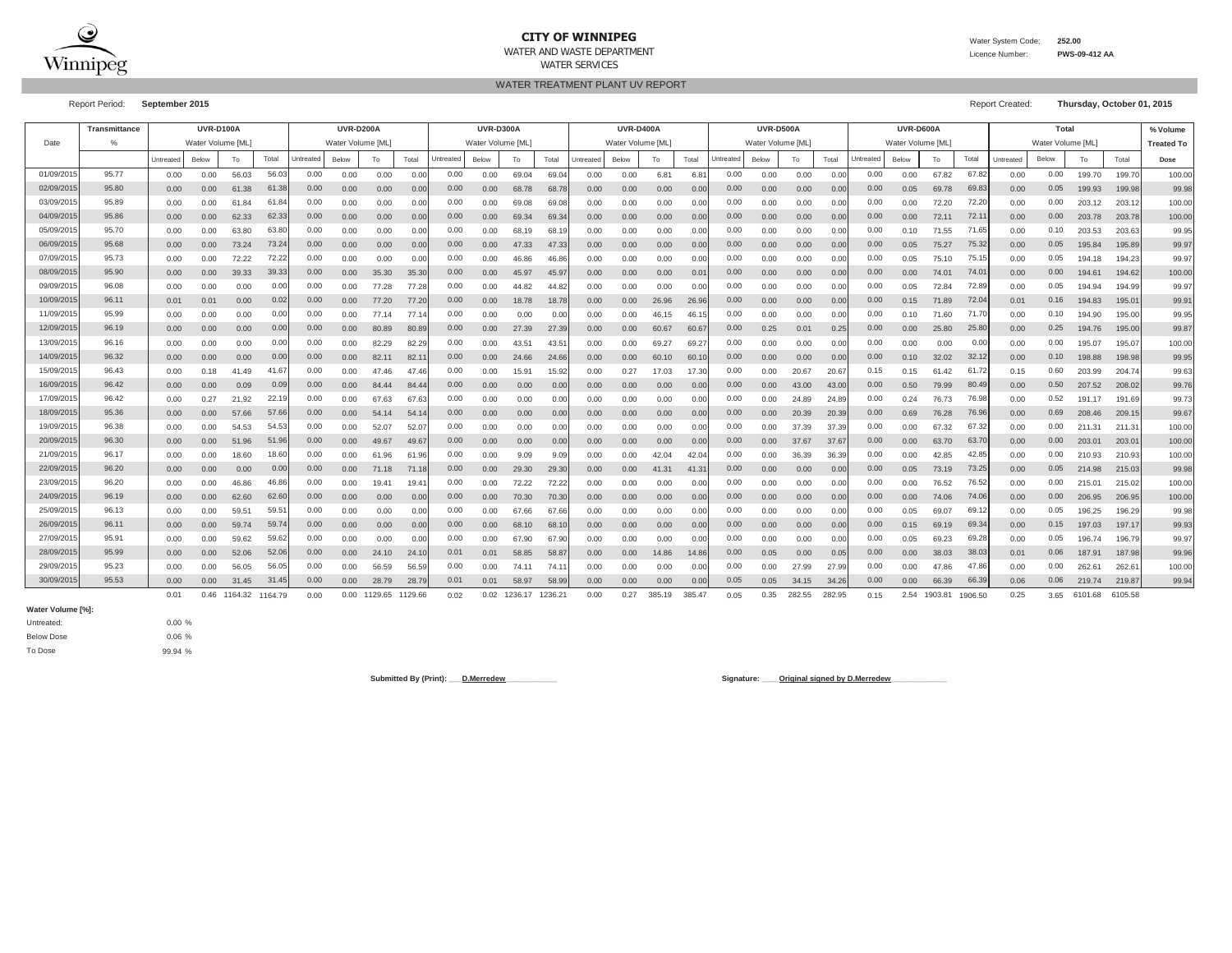

Water and Waste Department • Service des eaux et des déchets

Ms. Melanie Betsill Incident Date: **September 10, 2015**  Drinking Water Officer Manitoba Water Stewardship, Office of Drinking Water 1007 Century Street Winnipeg MB R3H 0W4

Friday, October 2, 2015 Our Incident/Report No: **07-2015**  LIMS Reference No: **43752**

# **RE: CORRECTIVE ACTION REPORT**

| <b>WATER SYSTEM, CODE</b>                 | Winnipeg Public Water System, 252.00                                                                                                                                                                                                         |
|-------------------------------------------|----------------------------------------------------------------------------------------------------------------------------------------------------------------------------------------------------------------------------------------------|
| <b>LOCATION OF NON-COMPLIANT INCIDENT</b> | <b>Winnipeg 3-Dist SW03</b>                                                                                                                                                                                                                  |
| <b>INCIDENT REPORTED BY</b>               | Courtney Diduck, Analytical Services Branch Head                                                                                                                                                                                             |
| <b>TYPE OF NON-COMPLIANT INCIDENT</b>     | 1. Low disinfection residual in the distribution system, 22(1) MR<br>40/2007                                                                                                                                                                 |
| <b>DESCRIPTION OF CORRECTIVE ACTIONS</b>  | <b>Environmental Standards:</b><br>IMMEDIATELY: Re-sampled original location and tested<br>additional samples upstream and downstream for free/total<br>chlorine, turbidity and temperature, and contacted the ODW.                          |
|                                           | <b>Water Services:</b><br>Water Services Division was contacted and the area was checked<br>for closed valves and spot flushed. Spot flushing resolved the<br>issue and free chlorine residuals were re-established to<br>acceptable levels. |
| <b>TEST RESULTS</b>                       | See Attached                                                                                                                                                                                                                                 |

NOTES/COMMENTS:

1. UP/DOWN STREAM testing performed when EC is >0 /100mL, TC is >10 /100mL or when resample/consecutive sample is positive for EC or TC or as directed by the Manager of Environmental Standards Division and/or the Office of Drinking Water

#### **EMERGENCY REPORTING IS REQUIRED WHERE A POTENTIAL HEALTH RISK IS INVOLVED. FOLLOW THE INSTRUCTIONS OF YOUR DRINKING WATER OFFICER ON SITUATIONS REQUIRING IMMEDIATE REPORTING**

N:\Environmental Standards\Analytical Services\Government Agencies\Office of Drinking Water\Corrective Action Reports

Environmental Standards Division • Division des normes environnementales 2230 Main Street. • 2230, rue Main • Winnipeg • Manitoba R2V 4T8 fax/téléc. (204) 339-2147 • www.winnipeg.ca